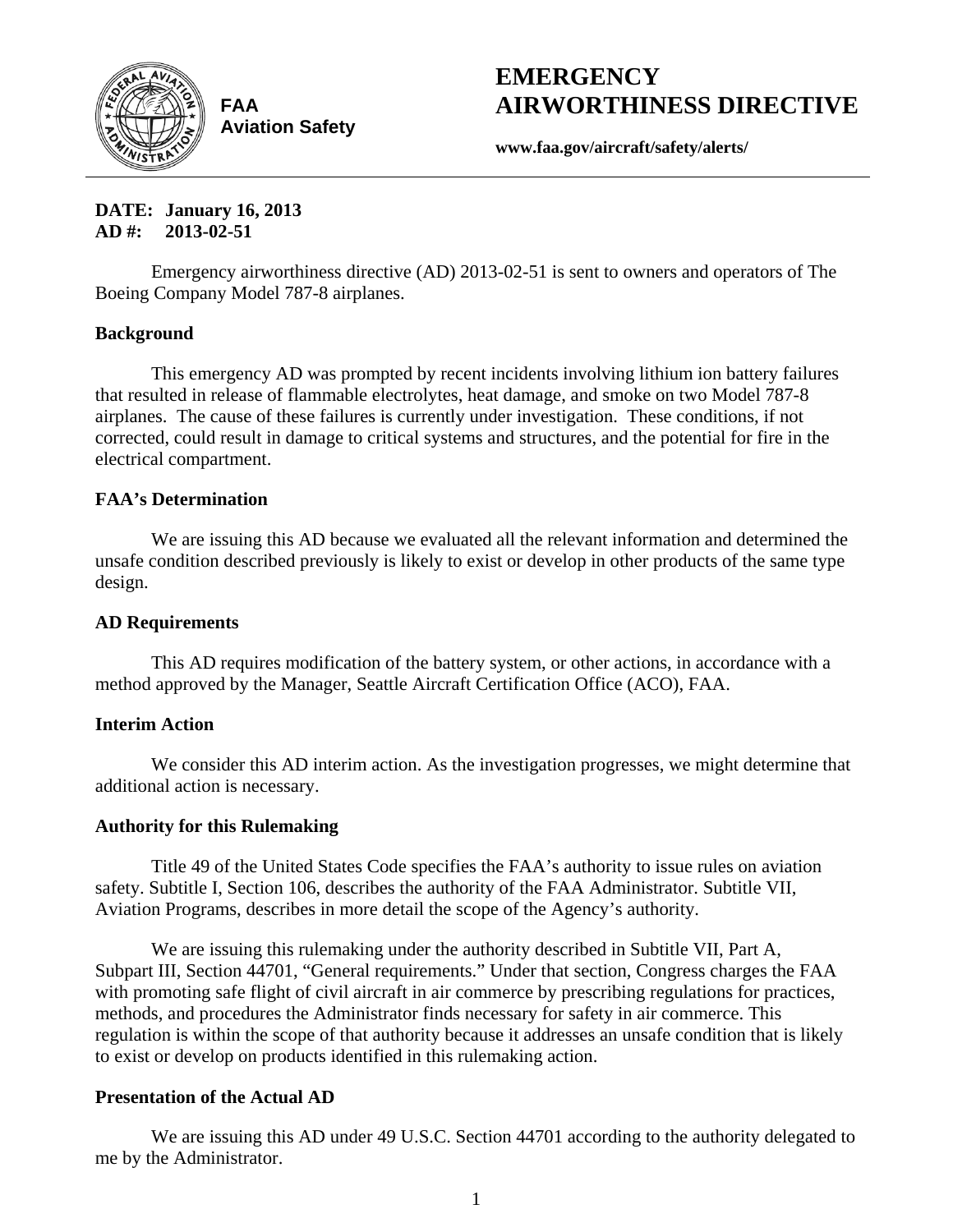## **2013-02-51 The Boeing Company**: Directorate Identifier 2013-NM-016-AD.

#### **(a) Effective Date**

This Emergency AD is effective upon receipt.

#### **(b) Affected ADs**

None.

### **(c) Applicability**

This AD applies to all The Boeing Company Model 787-8 airplanes, certificated in any category.

#### **(d) Subject**

Joint Aircraft System Component (JASC)/Air Transport Association (ATA) of America Code 24, Electrical power.

#### **(e) Unsafe Condition**

This AD was prompted by recent incidents involving lithium ion battery failures that resulted in release of flammable electrolytes, heat damage, and smoke on two Model 787-8 airplanes. The cause of these failures is currently under investigation. We are issuing this AD to prevent damage to critical systems and structures, and the potential for fire in the electrical compartment.

#### **(f) Compliance**

Comply with this AD within the compliance times specified, unless already done.

#### **(g) Modification or Other Action**

Before further flight, modify the battery system, or take other actions, in accordance with a method approved by the Manager, Seattle Aircraft Certification Office (ACO), FAA.

#### **(h) Alternative Methods of Compliance (AMOCs)**

(1) The Manager, Seattle ACO, FAA, has the authority to approve AMOCs for this AD, if requested using the procedures found in 14 CFR 39.19. In accordance with 14 CFR 39.19, send your request to your principal inspector or local Flight Standards District Office, as appropriate. If sending information directly to the manager of the ACO, send it to the attention of the person identified in the Related Information section of this AD. Information may be emailed to: 9-ANM-Seattle-ACO-AMOC-Requests@faa.gov.

(2) Before using any approved AMOC, notify your appropriate principal inspector, or lacking a principal inspector, the manager of the local flight standards district office/certificate holding district office.